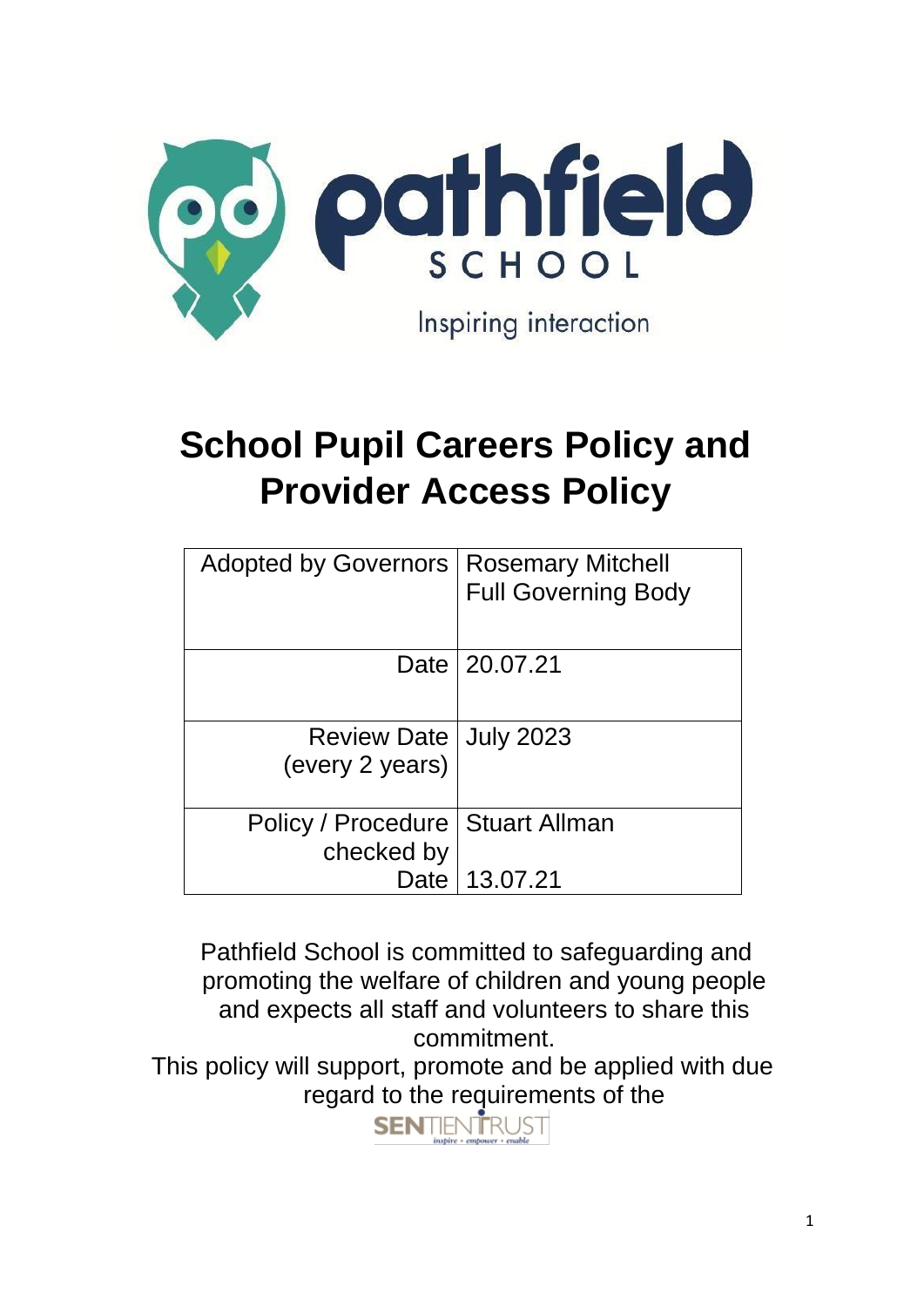## **Pathfield School Pupil Careers Policy Statement including Provider Access Policy Statement**

## **Introduction**

Pathfield School provides a relevant and engaging careers curriculum, which meets the differing needs and requirements of all our pupils. This is developed through a person appropriate approach which is engaging and supportive towards outcomes for 'Preparation for My Future'. From Year 10 upwards, students have a working document called a Destination Pathway and this informs the creation of a learning package with appropriate accreditation in preparation for their desired outcomes – linked to education, work and living on leaving Pathfield. The young person's voice is central to this document.

## **Aims and purpose**

- Prepare pupils for the transition to life after Pathfield
- Support pupils in making informed decisions which are appropriate for them
- Provide pupils with well-rounded experiences
- Develop personal characteristics such as social skills, communication, independence and resilience
- Inspire and motivate pupils to develop themselves as individuals

This policy summarises the statutory guidance and recommendations. It then outlines the provision of careers education, work experience and provider access.

## **Statutory requirements and recommendations**

The careers provision at Pathfield is in line with the statutory guidance developed by the Department for Education, which refers to Section 42A and 45A of the Education Act 1997.

This states that all schools should provide independent careers guidance from Years 8 -13 and that this guidance should:

- be impartial
- include information on a range of pathways, including apprenticeships
- be adapted to the needs of the pupil

In addition, the school is compliant with the careers guidance that the government set out for delivery from 5 January 2018: 'Careers Guidance and Inspiration for young people in schools.' This states that all schools must give education and training providers the opportunity to talk to students about approved technical qualifications and apprenticeships. Further information relating to this is set out later in this document, under Provider Access.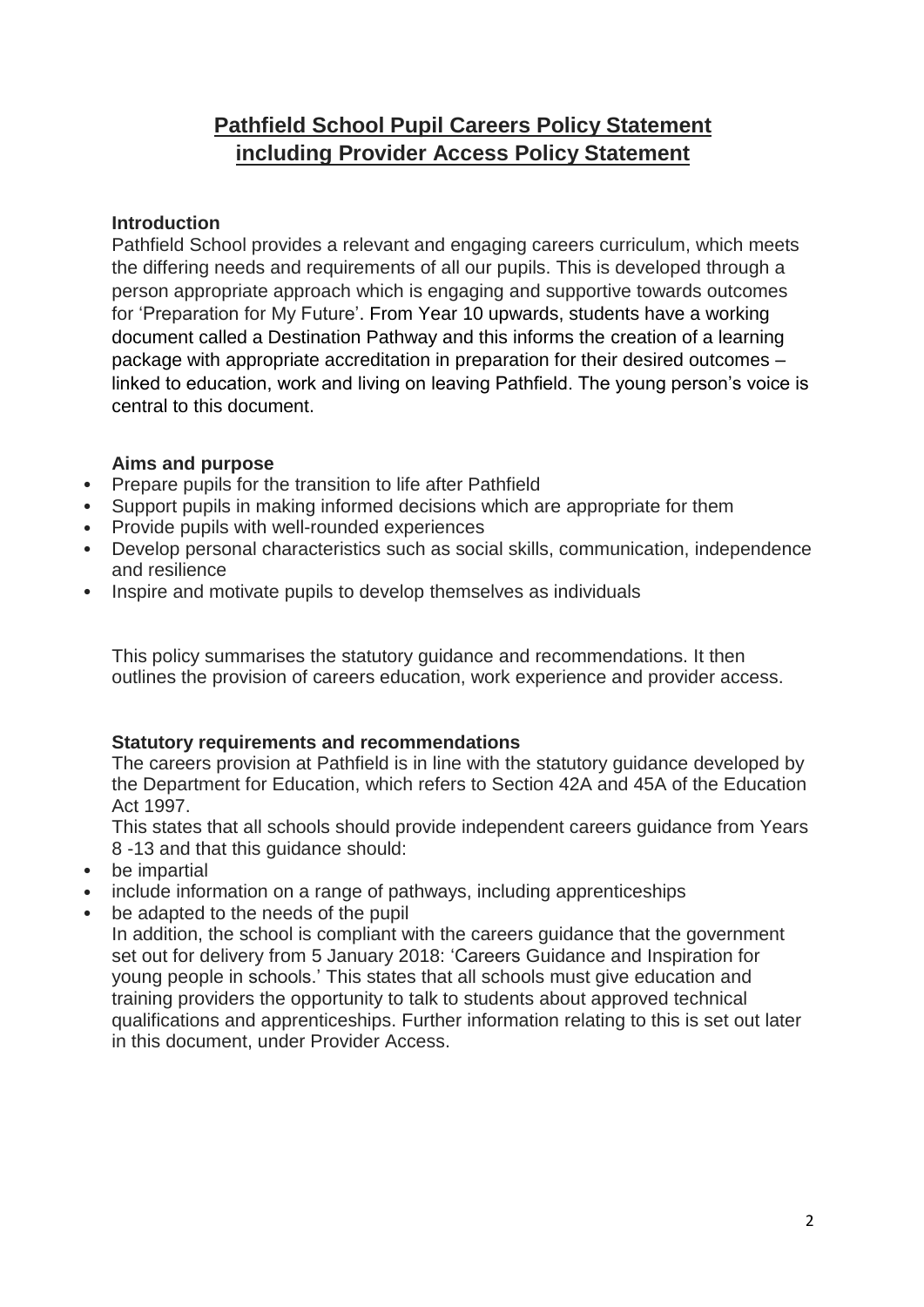## **Careers Provision at Pathfield**

All pupils have access to the following:

- The Pathfield Curriculum including 'Options' introduced at KS5 Careers and preparing for life after Pathfield is a fundamental aspect of the 'Preparation for My Future' Curriculum.
- Visitors in to school and offsite visits support pupils in developing their understanding of a range of different Post 16 pathways.
- All pupils from Year 9 have access to advice and guidance from our CSW advisor
- Regular communication with families and the Chair of Governors with regards to careers provision and its impact
- The Careers Lead works closely with Careers South West and the Career Development Institute.

## **Key Stage 3**

- Pupil pathways onto accredited and vocational courses are planned and prepared for in KS3
- Pupils begin to take part in Enterprise projects across the school year
- Pupils in Year 9 will have the opportunity to take part in a range of outdoor activities and events.
- Year 9 pupils and their families invited to relevant careers and skills events such as the Pathfield Annual Transition Event.

## **Key Stage 4**

- Appropriate One-to-one meetings with families, the school Careers Leader and CSW Advisor in Year 10 and Year 11 informs individual routes into Post 16 provision and appropriate and meaningful work experience opportunities
- The majority of KS4 pupils will have the opportunity to take part in Enterprise projects and The Pathfield Cafe
- Pupils in Year 10 and 11 will investigate Work Experience and work-based placements and opportunities.
- Pupils in Year 10 and 11 have the opportunity to access a variety of experiences to develop and support informed choices about future education, training and employment pathways
- Introduction of a transitional 6<sup>th</sup> Form Mentoring scheme to support Key Stage 4 students.

The overall organisation of work experience is undertaken by the school Careers Lead who liaises with the Upper School team to ensure the most relevant and engaging opportunities are taken.

Families are informed and communicated with throughout the process and a Work Experience Agreement form and Work Experience Information form are completed.

All pupils on placement are covered by the employers' insurance and places of work are risk assessed by the Careers Lead in liaison with the CSW work experience database.